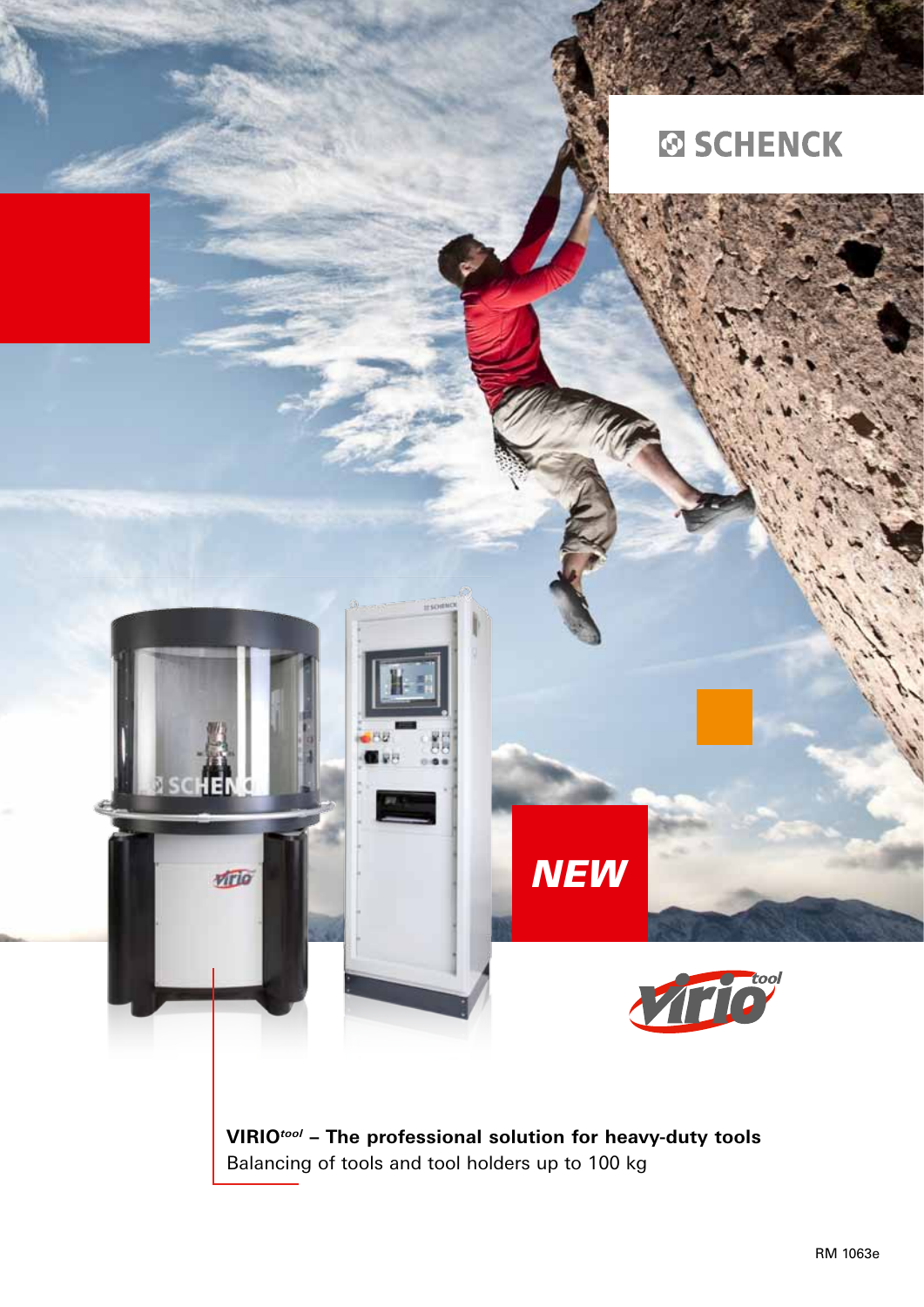

## Virio*tool Optimum balancing for heavy-duty tools*

When machining large-scale components such as crank casings, cylinder heads, transmissions or casting moulds, heavy-duty tools come into use which reach high cutting speeds, and therefore achieve the removal of large quantities of material. For economic reasons, large-scale series, for example in the automotive industry, are also machined using high-performance tools as they fully utilise the capacities of the machining centre.

The challenge: The larger and heavier the tools, the greater the effects of unbalance on the machining result – chatter marks and impurities in the surface are the result. Moreover, particularly with heavy-duty tools, the effect of unbalance substantially affects the lifespan of the tool spindle, meaning that the unbalance of the tools and their holders must be reduced accordingly.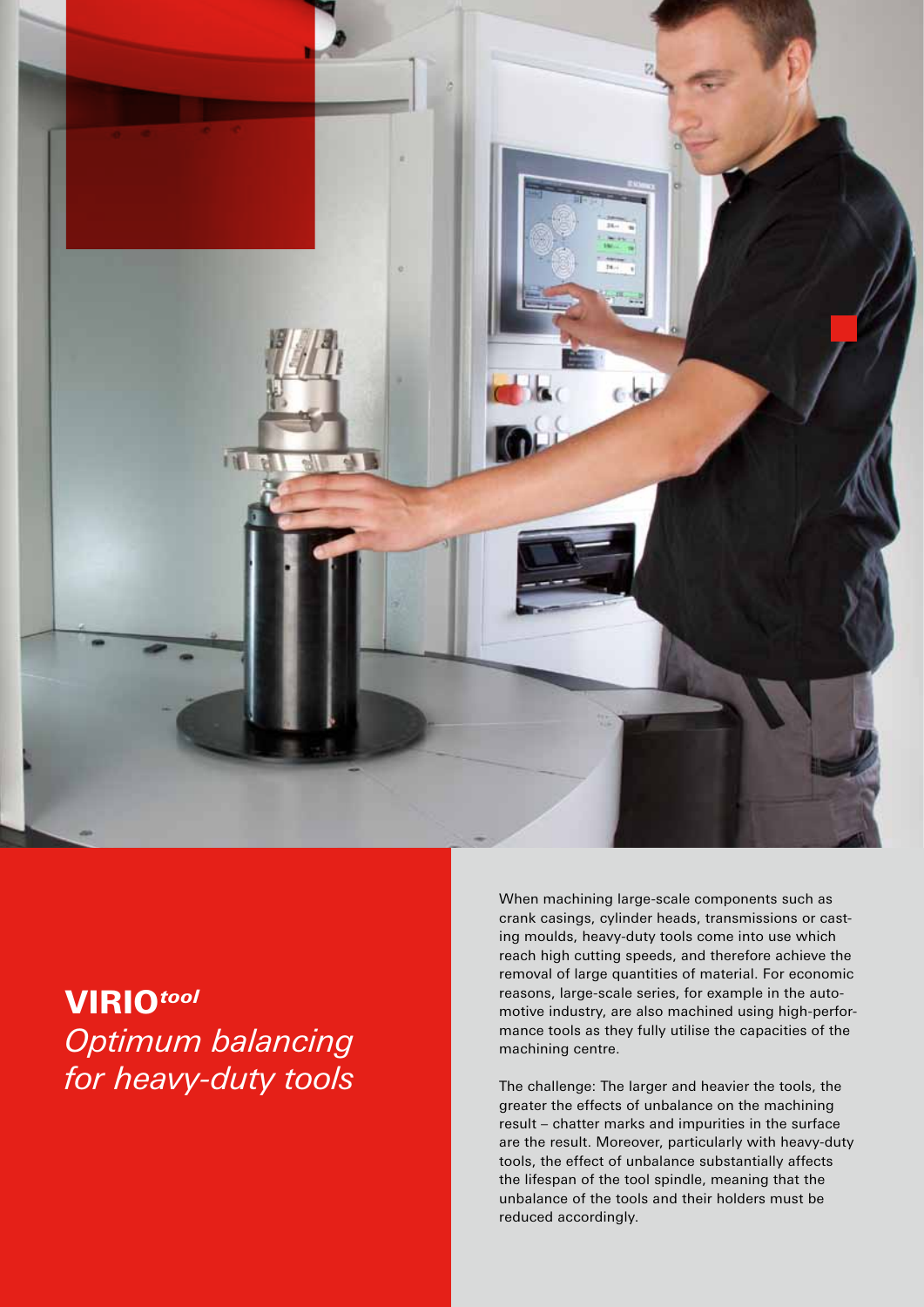## Virio*tool Proven and robust technology*

Due to the fact that many conventional machines are not optimised for this weight range, they are only partly suited for the balancing of heavy-duty tools.

The VIRIO*tool* now offers a solution which balances tools up to 100 kg without limitations. The basis for this is a vertical balancing machine from our VIRIO series, which has been adapted for the balancing of tools. This machine concept distinguishes itself through an extremely modern, flexible balancing system, which thanks to its high serviceability, delivers impressive results – particularly for the balancing of tools – in everyday workshop and production situations.



Equipped with a vibration-reducing mineral case machine bed and a high-performance drive, the VIRIO*tool* provides a solid and efficient base on which heavy-duty machining tools can be balanced.

#### **Calibration runs are superfluous**

The VIRIO*tool* is permanently calibrated, allowing measuring runs to be started immediately after the input of the geometric data for your tool. In this way, you save time as well as money, and you are able to work with reproducible measuring results.

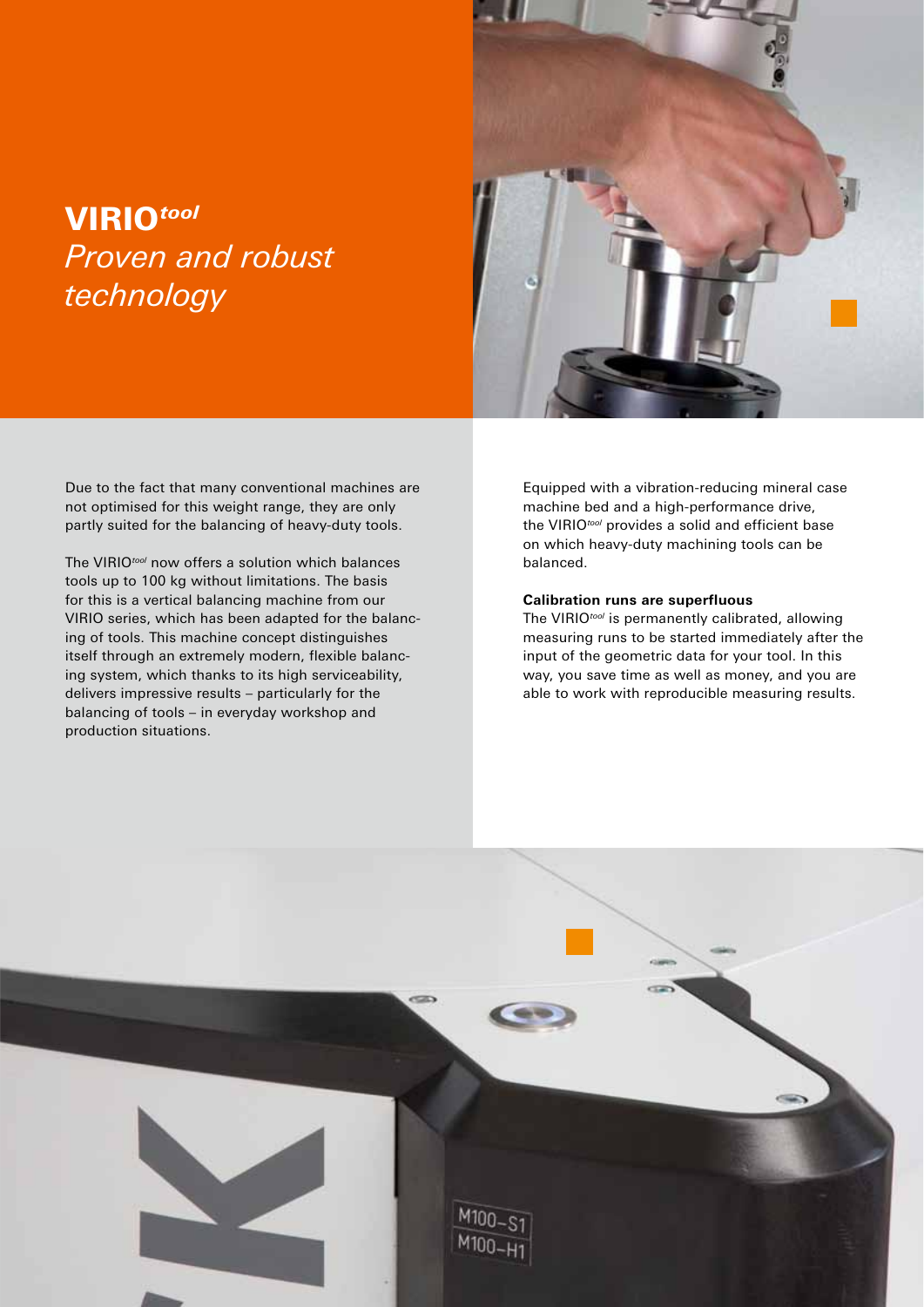

# The practice-orientated manufacturing solution

Our pneumatic clamping system pulls the tool, or its holder, into the machine adapter under operating conditions, and as a result, even and reproducible tool seating is achieved. Thanks to this sophisticated adapter concept, the existing adapters of our Tooldyne balancing machine can be used without limitations.

*Display of correction positions by an additional line laser*

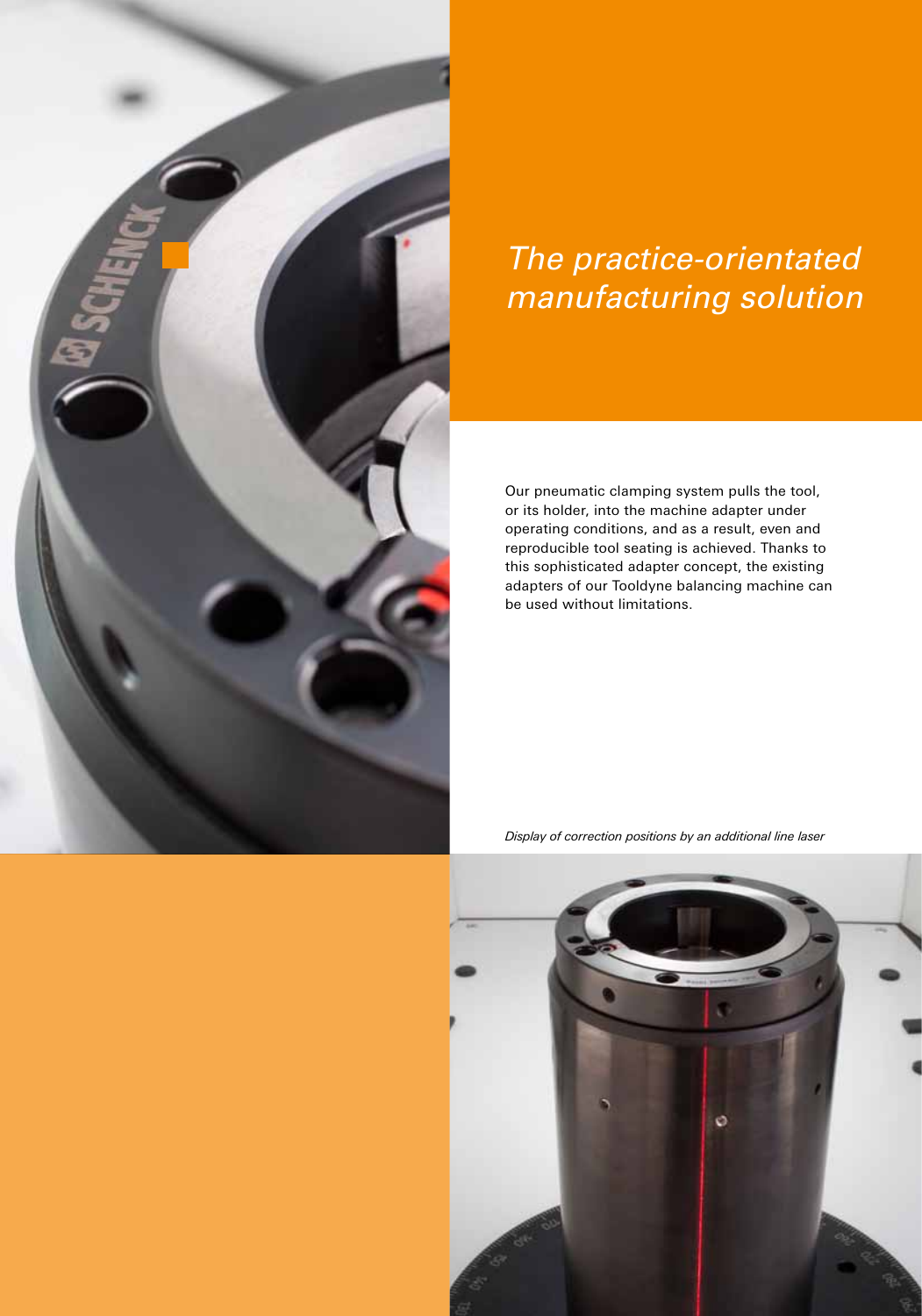

## Virio*tool*

*assures with modern operating concept*





#### **Safe handling through modern operating concept**

The VIRIO*tool* is equipped with Schenck's proven SmartTouch balancing software of Tooldyne. Its users therefore work with the same measuring technology and user interface, and do not require further special training. This logically-structured operating concept convinces with its clear and distinctive display, as well as the touchscreen-coordinated symbols.

The protective cover enables simple and quick operation, and the upper working space also opens up for easy loading via a crane. Furthermore, the generous dimensioning permits the balancing of extremely large tools, and therefore provides significant reserves for future requirements.

*Top measurement technology - simple handling and maximum perfection*